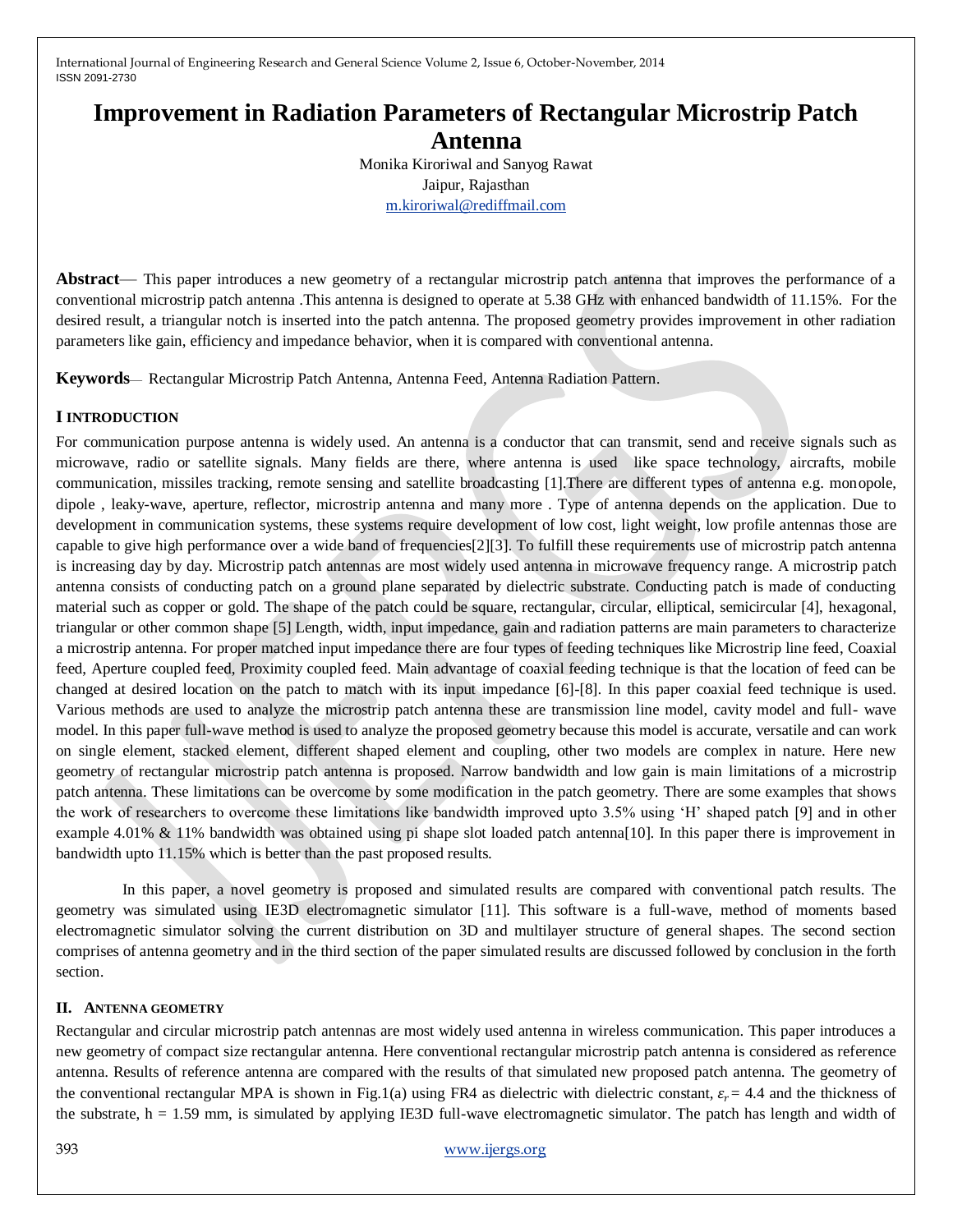14mm and 20mm. A 50Ω coaxial probe is used to connect the microstrip patch at coordinates and it is made fixed for both the conventional and the proposed new geometry of rectangular MPA.





Fig.1(a). Rectangular microstrip patch antenna Fig.1(b).Proposed geometry of rectangular microstrip patch antenna



Fig 2 Manufactured rectangular microstrip patch antenna

The geometry is proposed to improve the radiation parameter of probe-fed patch antenna is shown in Fig.1(b).Fig 2 shows the manufactured rectangular patch antenna with coaxial feed. There is a cut of 90 angle from the centre. Impedance bandwidth of about 11.15% can be obtained from the above geometry.

# **III SIMULATED RESULTS**

#### *A) Results of conventional rectangular MPA*

*1) Radiation Pattern:* A plot through which it is visualizes where the antenna transmits or receives power. The microstrip antenna radiates normal to its patch surface. So, the elevation pattern for  $\varphi = 0$  and  $\varphi = 90$  degrees are important for the measurement.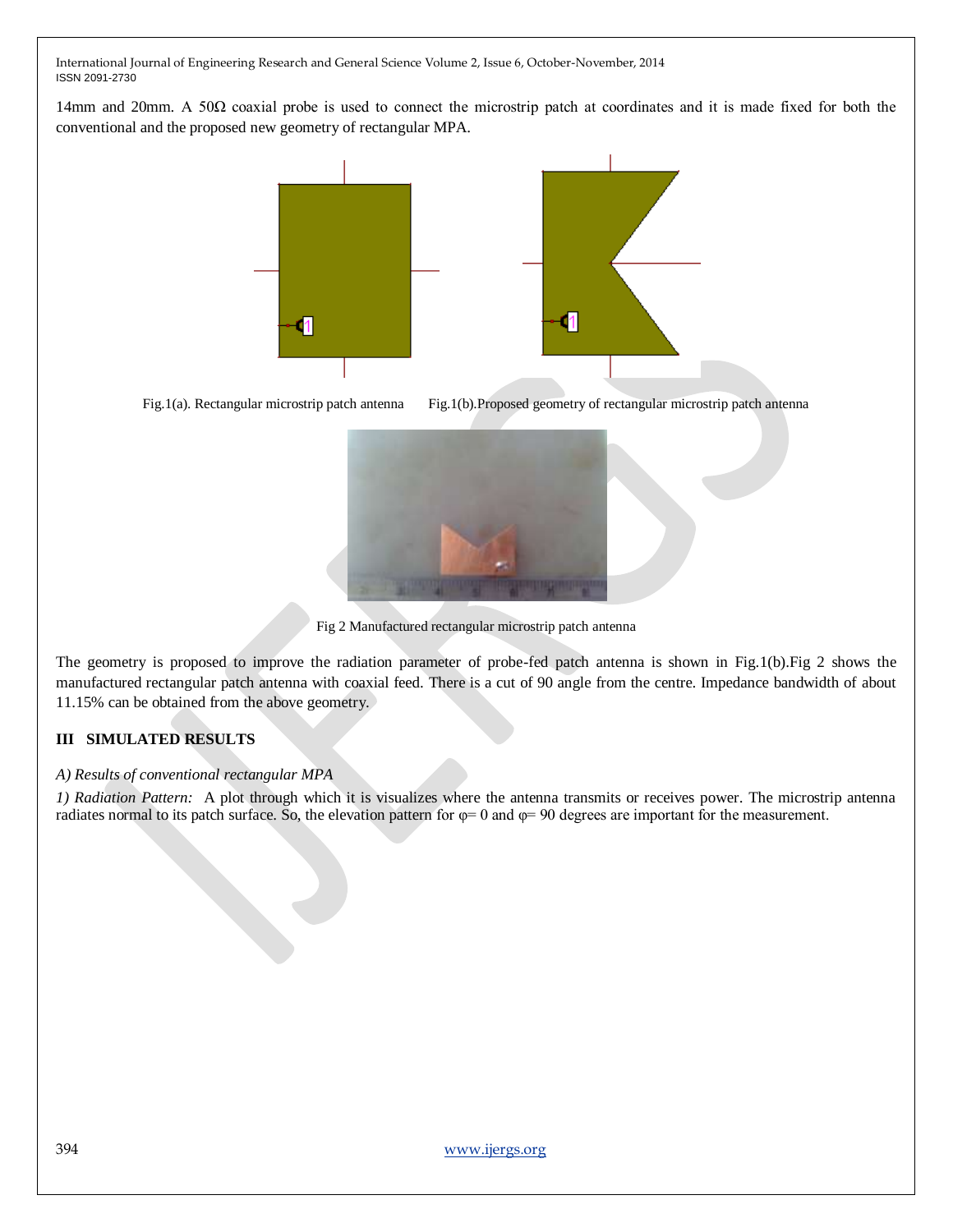

Fig.3. 2D Radiation Pattern for rectangular microstrip patch antenna Fig.4. Simulated Return Loss for rectangular microstrip patch antenna

The simulated E-plane and H-plane pattern, 2D pattern of rectangular MPA is illustrated in Fig. 3. Radiation pattern is smooth and uniform over the band of frequencies.

*2) Return Loss and Bandwidth:* Return Loss is a measure of how much power is delivered from the source to a load and measured by  $S_{11}$  parameters. Bandwidth is the range of frequencies over which the antenna can operate effectively. Bandwidth can be calculated by going 10 dB down in return loss. Return Loss shown in Fig. 4 of the rectangular microstrip patch antenna is -14.19 dB at resonating frequency 4.55 GHz and from the Return Loss curve the bandwidth obtained is 4.56%.

*3) Smith Chart:* Smith Chart provides the information about polarization and the impedance match of the radiating patch. The smith chart for the conventional octagonal MPA is given in Fig.5. Fig 5 shows the input impedance of 73.60 $\Omega$  –j1.86 at resonant frequency 4.55 GHz. This smith chart shows that the antenna is linearly polarized.



Fig.5. Smith Chart of rectangular microstrip patch antenna

*Results of proposed new geometry of rectangular MPA.*

1) Radiation Pattern: The 2D Radiation pattern is given in Fig. 6. Radiation pattern of proposed new geometry of rectangular microstrip patch antenna is also smooth and uniform over the frequency range.

2) Return Loss and Bandwidth: The Return Loss shown in Fig.7 of the proposed rectangular micro strip patch antenna is -26.04 dBi at resonating frequency 5.39 GHz and from the Return Loss curve the bandwidth obtained is 11.15%. Fig 7 shows that the return loss of proposed microstrip antenna improves to -26.04 dB from the conventional antenna of -14.19dBi and bandwidth is wider compared to the conventional geometry.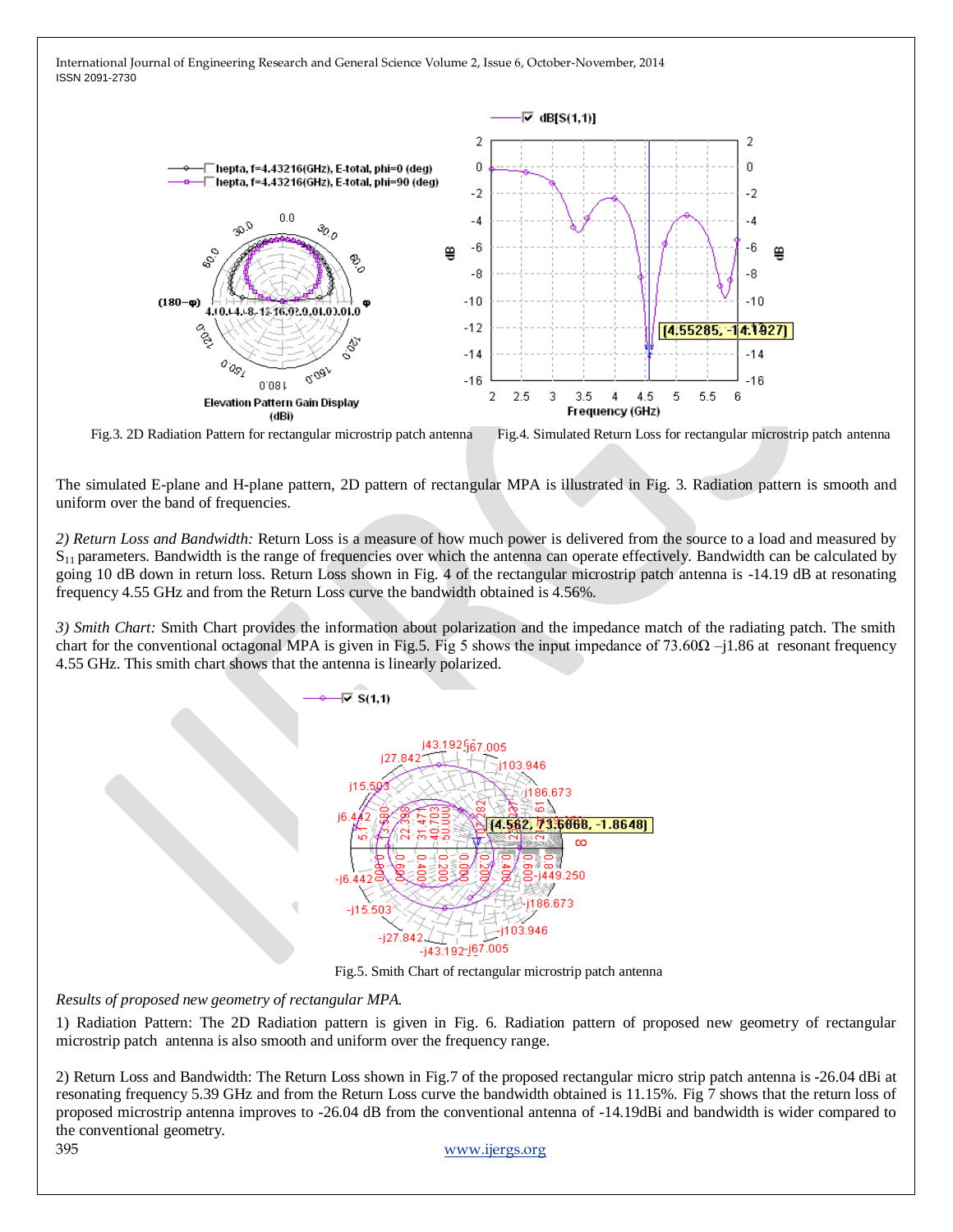

-j43.192-j67.005 Fig.8. Smith Chart of proposed geometry of rectangular Microstrip patch antenna Table I shows that the comparison of simulated result on conventional geometry and new proposed geometry. **Sr.No Characteristics Conventional Rectangular Patch Porposed Rectangular Patch .** 1. **Return Loss (dBi)** -14.19 -26.04 2. Gain (dBi) 2.08 3.44

-i27

3. Bandwidth (%) 4.56% 11.15% 4. Antenna Efficiency (%) 35.24% 44.44% 5. Radiation Efficiency (%) 43.33% 44.62%

396 [www.ijergs.org](http://www.ijergs.org/)

03.946